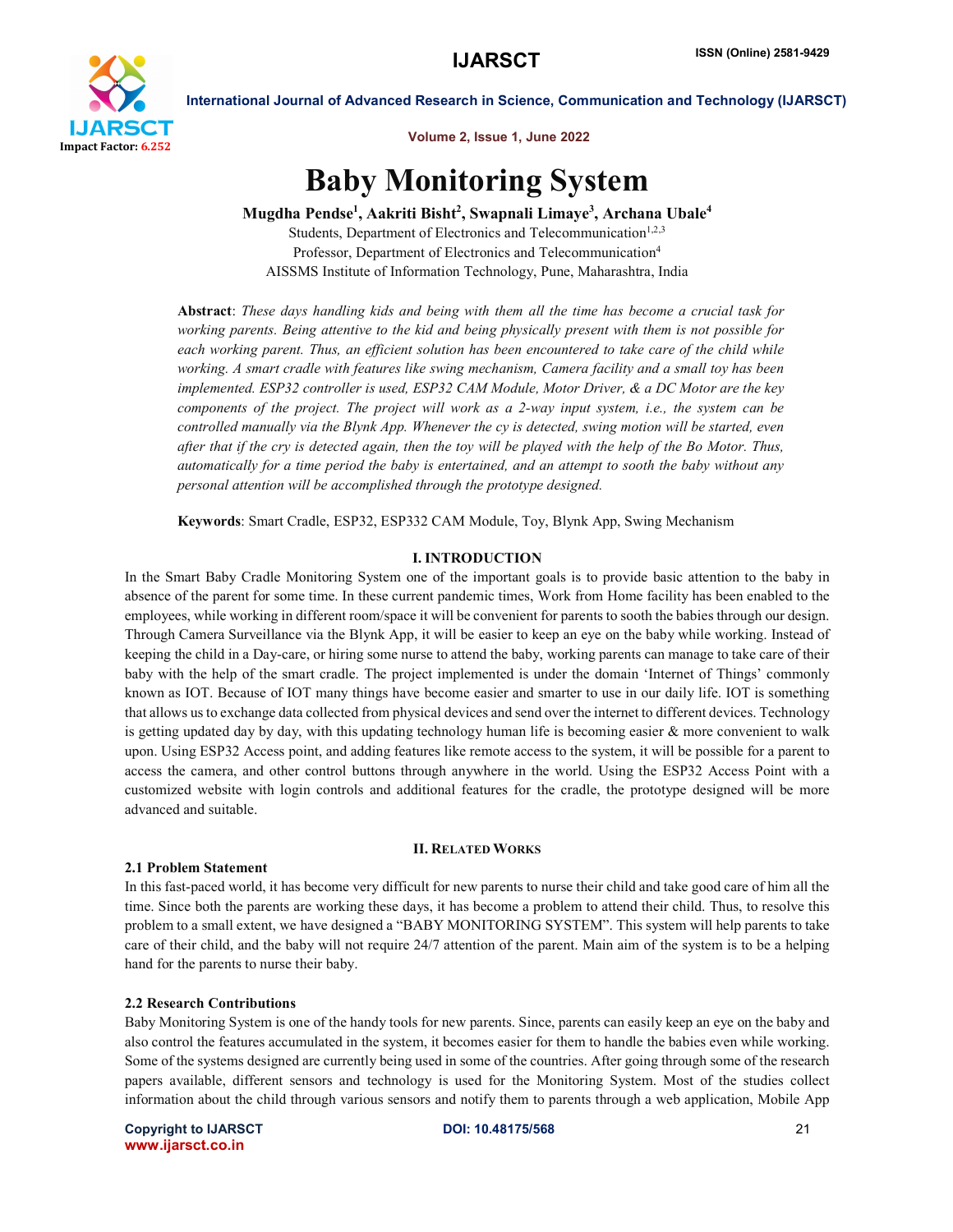

#### Volume 2, Issue 1, June 2022

or some other software. In [1] they have used Node MCU (ESP8266) as their microcontroller. For software purpose they have used MQTT Protocol server to operate the system manually and collect the sensor data. Sensors used are DC Motor, Temperature & Humidity Sensor, Mini Fan, Wireless Security Camera and a sound sensor for the detection of the cry. The material used for cradle fabrication is Meranti wood, which is the softest wood amongst the all. As some of them have used the web server protocol methods, [4] here, they have used the GSM Technology to notify the parents. The system implemented has an alarm and GSM Module that indicates two conditions, first when the mattress is wet and second when the baby doesn't stop within the stipulated time period. Baby's sound detection frequency and pattern is one of the important points considered here in [5] paper. Here Digital Signal Processing (DSP) has been used to amplify, filter, modulate and process the signals. Thus, baby crying detection circuit is designed and implemented depending upon the characteristics of the crying frequency. The system designed in [6] is based on Child behaviour & Health Monitoring System using Hadoop. Arduino controller is used to collect the sensor data and provide the accumulated values to Hadoop system. Ttherapeutic games are installed which are mainly used for psychotherapy and also the games to detect Attention Deficit/Hyperactivity Disorder (ADHD).

### III. METHODOLOGY

As per the problem statement mentioned in the previous section, a Smart Baby Cradle System is designed. The process started with selecting the material for cradle, keeping in mind that it should be cost-effective and comfortable for the baby. Afterwards, component selection was a crucial task, since the motor specifications were dependent on the weight of the cradle designed. Accordingly, sound sensor, microcontroller, motor driver and camera module were finalized. Testing of individual sensors was carried out, and then it was assembled as a whole system.

### 3.1 Component Selection

As per the cradle design and other system requirements the hardware and software components are finalized as follows-Hardware Components:

- 1. ESP32 (Microcontroller)
- 2. ESP32 Camera Module
- 3. TTL to Serial Convertor
- 4. L293D Motor Driver
- 5. LM393 Sound Sensor
- 6. DC Motor
- 7. BO Motor

#### 3.2 Software Components

Since the aim is to demonstrate the working of the system on a small-scale and it should be cost-effective. We have used the Blynk App, which is an open-source platform.



Copyright to IJARSCT DOI: 10.48175/568 22 www.ijarsct.co.in

Fig1.Blynk App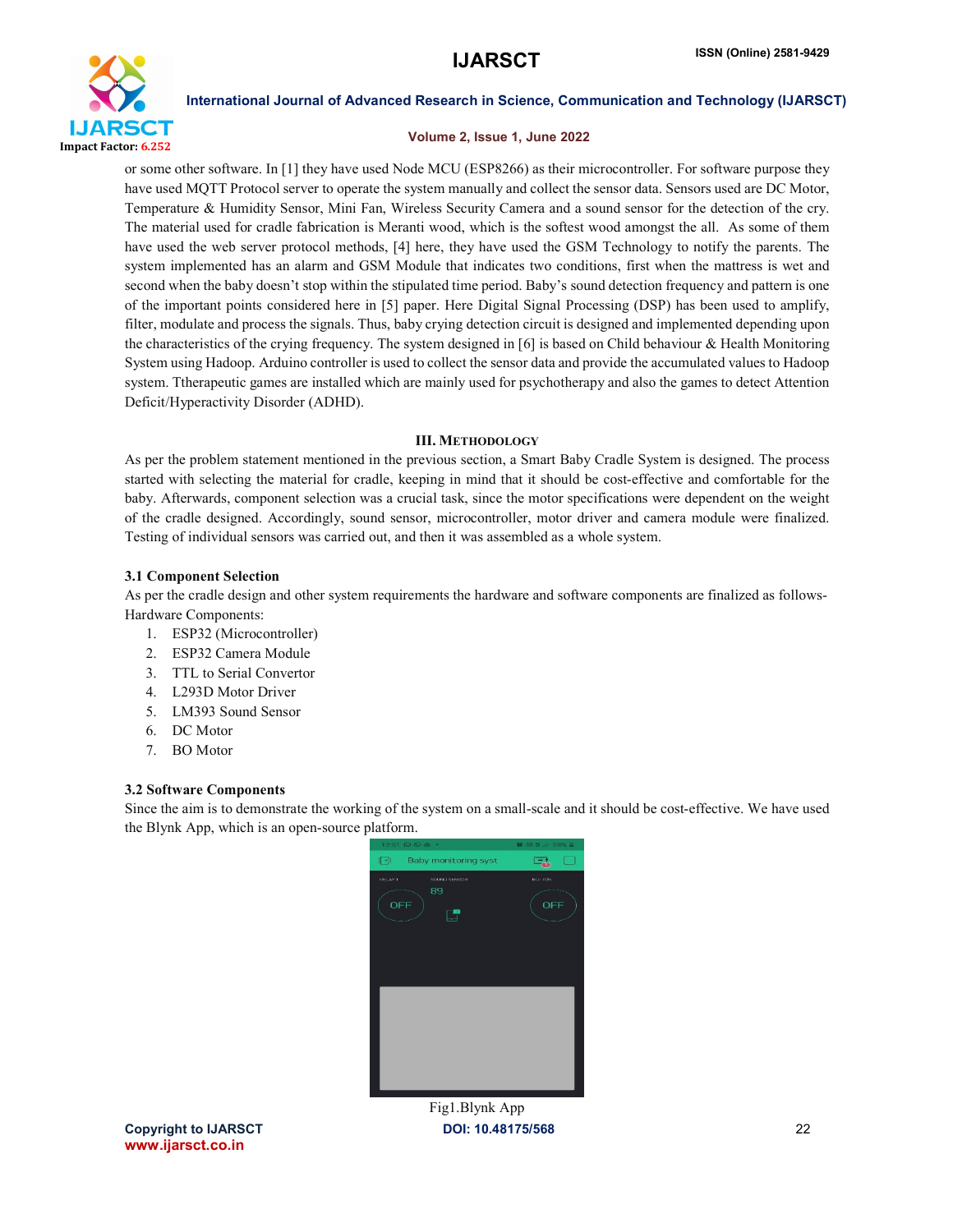

#### Volume 2, Issue 1, June 2022

Through this platform user will be able to access the control buttons for the sensors attached in the system and will be able to view the camera window via the user-friendly GUI developed. Proteus Simulation Software is being used for the purpose of testing the sensors before actually testing it on the hardware. Arduino IDE is being used for the code development of ESP32 & ESP32 CAM Module. Before interfacing the sensors to ESP32, they were tested with Arduino, since code development with Arduino is easier than ESP32.

# 3.3 System Architecture



Fig 2.System Architecture

As shown in the above block diagram, the cry sensor (sound sensor) is interfaced directly to the microcontroller (ESP32). The two sensors i.e., DC motor for swing mechanism and BO Motor of the toy for entertainment of the baby are interfaced through a motor driver to the microcontroller. The ESP32 camera module will establish a connection via the ESP32. ESP32 CAM Module can also be used as a microcontroller instead of using ESP32 as a different module. But, in future if there is any need to add some features to the system, it will be preferable that a different microcontroller is being used. Interfacing of new sensors to ESP32 will be convenient and easier in future use.

# 3.4 Cradle Design & Fabrication

One of the most important factors in this model would be the cradle design and its fabrication. Since all the hardware is supposed to be installed on this prototype for demonstration purpose. There are various options for the material of the cradle to be chosen such as wood, acrylic sheets, iron etc. One of the most economical and convenient material that we have chosen is "Bamboo". Bamboo is eco-friendly, cost-effective and easy to fabricate. As, the prototype to be designed is just for the sake of demonstration purpose, most important thing to keep in mind is that it should be cost effective. Bamboo is readily available and also cheap. The cradle basket chosen is a steel structure in the rectangular form, for proper alignment. The outer cradle frame is constructed using circular bamboo sticks. Bamboo sticks can be easily attached to one by using small ropes or strings. Also, bamboo sticks can be fixed through screws. Thus, as shown in below figure, using bamboo as the base material for the cradle design, we have designed a prototype for our project.



Fig 3. Fabricated Cradle

# IV. IMPLEMENTATION OF THE SYSTEM

Copyright to IJARSCT **DOI: 10.48175/568** 23 www.ijarsct.co.in As the cradle designed is in bamboo, the sensor which are supposed to be installed on the cradle should be light-weight and safe. There are three main components of the system i.e., sound sensor, DC motor and Camera. These three sensors are supposed to be installed on the prototype for demonstration purpose. Cradle frame has a rod fitted below the cradle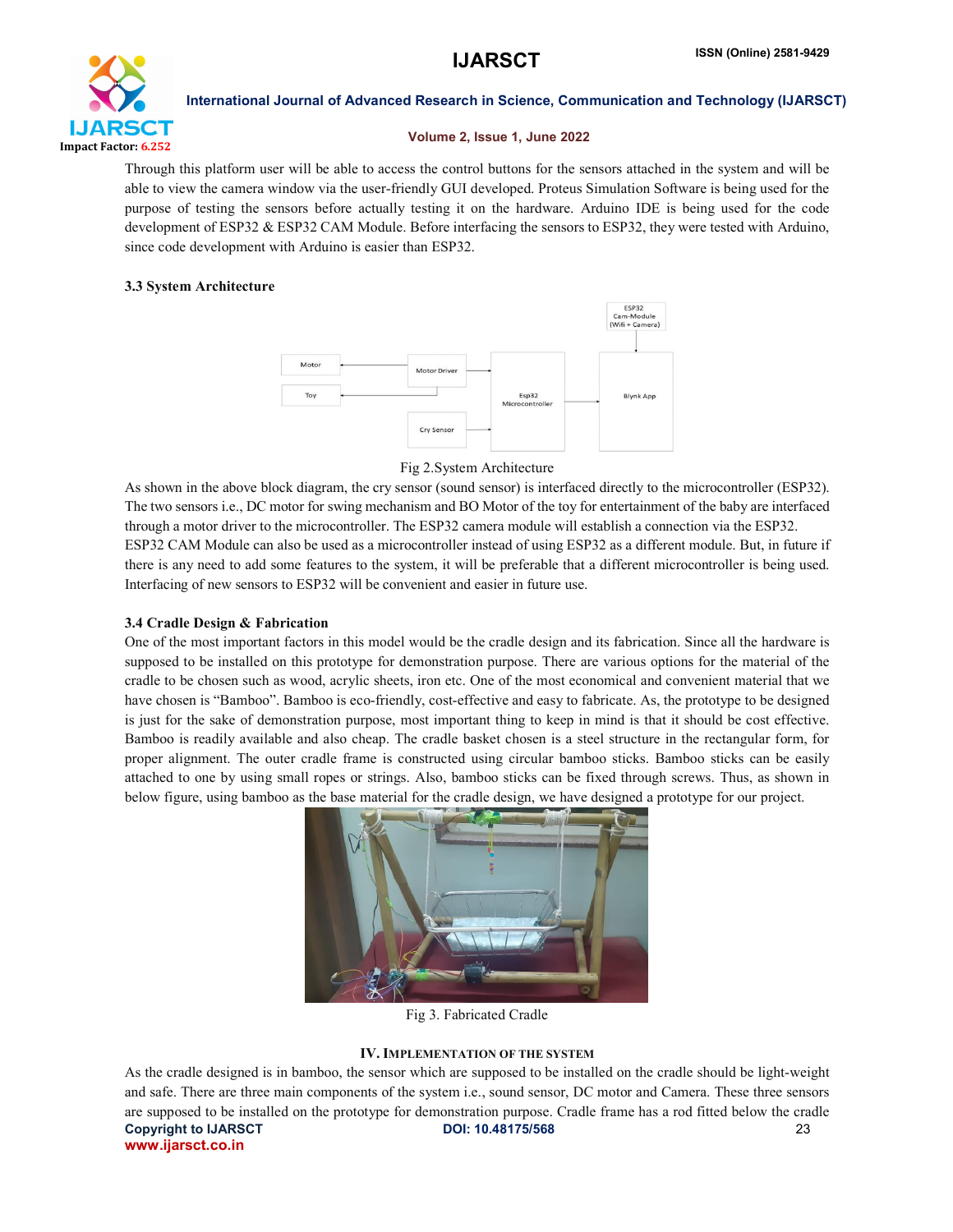

#### Volume 2, Issue 1, June 2022

(basket), here the DC motor is installed for the swing mechanism. The shaft of the DC Motor is attached to a string which will pull the cradle back and forth. As there is rod at the bottom, similarly one rod has been fixed at the top of the cradle (basket). On this top rod, on the right side, camera is installed. Otherwise, camera can be kept mobile as per the requirement. In the middle of the upper bamboo rod, a toy is attached to the BO Motor for the baby to rejoice.

#### 4.1 Flowchart



Fig 4. The above flowchart describes the control flow of the designed system

# 4.2 Working

The main aim of the system is to entertain and sooth the baby without human presence for some time period. As the cry of the baby will be detected through the analog pin of the LM393 sound sensor, it will turn on the Toy Motor through the L293D motor driver. The audio detected through the sensor will have a fixed value. So, once the sound frequency goes beyond the fixed value it will send a signal to the motor driver and the toy motor will be turned ON through motor driver. After a delay of some seconds, even if the sound detected is in between the range of the fixed value, then the toy motor and the DC motor for swing mechanism will be started simultaneously.

At the top of the cradle in the right-hand side there will be a camera module installed to keep a watch on the baby and monitor his actions. This camera will be connected to the parent's mobile phone through the Blynk App. By clicking on the camera button on the GUI of the App, a camera window will pop-up. On detection of the cry the swing mechanism of the cradle and the toy will be turned on automatically. These controls can also be controlled manually through the Blynk App. As per requirement, after seeing the camera window through the App, parents can turn ON/Off the swing mechanism of the cradle and the toy interfaced to it accordingly.

# V. RESULTS & CONCLUSION

After studying multiple research papers and projects, the model of our project was designed. The components were chosen considering the requirement of the project. The devices were assembled individually and the working was observed. Various revisions and tests were performed for the development of the code. The unique aspect of our project over other similar versions is that we have tried to monitor various sound inputs of the baby's cry and have specified a certain range for the detection of cry so that other sounds would be eliminated. Along with this we have a camera surveillance module to monitor the baby. All these features could be operated through the mobile as well. Moreover, the cradle is made up of bamboo which is an ecofriendly and economic material and hence could be afforded by people of all spectrum. This project is not limited up to these features only, the further scope of this project could be creating a full fledge software application or including audio and video processing using new-age technologies like AI and ML. Also, by making use of

Copyright to IJARSCT **DOI: 10.48175/568** 24 www.ijarsct.co.in